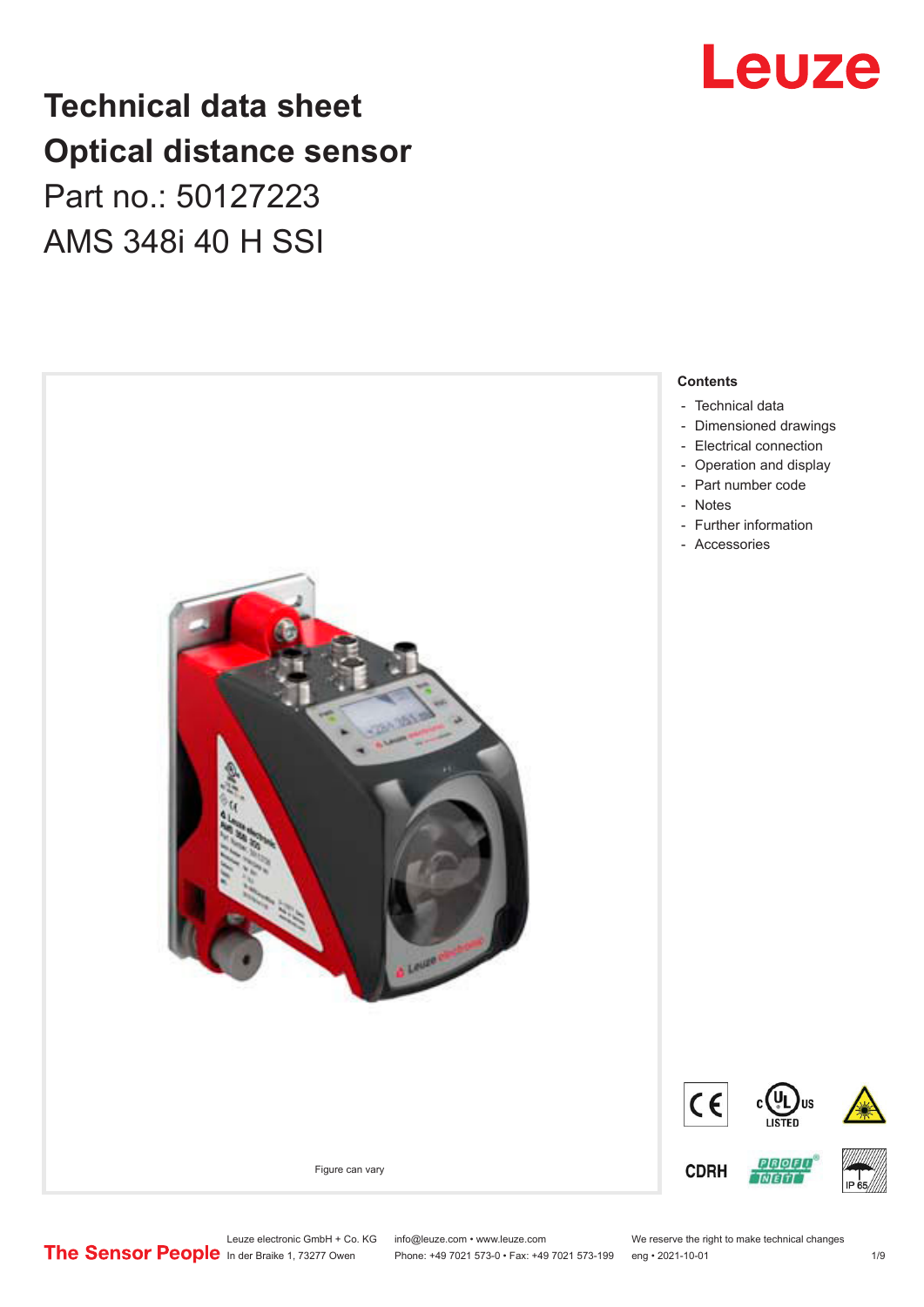## <span id="page-1-0"></span>**Technical data**

# **Leuze**

#### **Basic data**

| <b>Series</b>                    | <b>AMS 300i</b>                                             |
|----------------------------------|-------------------------------------------------------------|
| Application                      | Collision protection of cranes / gantry<br>cranes           |
|                                  | Positioning of electroplating plants                        |
|                                  | Positioning of high-bay storage devices                     |
|                                  | Positioning of skillet systems and side-<br>tracking skates |
| <b>Functions</b>                 |                                                             |
| <b>Functions</b>                 | Heating                                                     |
| <b>Characteristic parameters</b> |                                                             |
| <b>MTTF</b>                      | 31 years                                                    |
| <b>Optical data</b>              |                                                             |
| <b>Light source</b>              | Laser, Red                                                  |
| Laser class                      | 2, IEC/EN 60825-1:2014                                      |
|                                  |                                                             |
| <b>Measurement data</b>          |                                                             |
| <b>Measurement range</b>         | 200  40,000 mm                                              |
| <b>Accuracy</b>                  | $2 \, \text{mm}$                                            |
| Reproducibility (3 sigma)        | $0.9$ mm                                                    |
| Max. traverse rate               | $10 \text{ m/s}$                                            |
| <b>Electrical data</b>           |                                                             |
|                                  |                                                             |
| Performance data                 |                                                             |
| Supply voltage U <sub>R</sub>    | 18  30 V, DC                                                |
| <b>Interface</b>                 |                                                             |
| Type                             | PROFINET, SSI                                               |
| <b>Profinet</b>                  |                                                             |
| <b>Conformance class</b>         | B                                                           |
| Protocol                         | PROFINET RT                                                 |
| <b>Switch functionality</b>      | Integrated                                                  |
| <b>Transmission speed</b>        | 100 Mbit/s                                                  |
| SSI                              |                                                             |
| <b>Clock frequency</b>           | 80  800 kHz                                                 |
| <b>Connection</b>                |                                                             |
| <b>Number of connections</b>     | 5 Piece(s)                                                  |
| <b>Connection 1</b>              |                                                             |
| <b>Function</b>                  | <b>BUS IN</b>                                               |
|                                  | Data interface                                              |
| Type of connection               | Connector                                                   |
| <b>Designation on device</b>     | <b>BUS IN</b>                                               |
| <b>Thread size</b>               | M12                                                         |
|                                  |                                                             |
| <b>Type</b>                      | Female                                                      |
| No. of pins<br>Encoding          | 4 -pin<br>D-coded                                           |

| <b>Connection 2</b>                    |                                           |                           |
|----------------------------------------|-------------------------------------------|---------------------------|
| <b>Function</b>                        |                                           | <b>BUS OUT</b>            |
|                                        |                                           | Data interface            |
| Type of connection                     |                                           | Connector                 |
| <b>Designation on device</b>           |                                           | <b>BUS OUT</b>            |
| <b>Thread size</b>                     |                                           | M12                       |
| <b>Type</b>                            |                                           | Female                    |
| No. of pins                            |                                           | 4-pin                     |
| Encoding                               |                                           | D-coded                   |
|                                        |                                           |                           |
| <b>Connection 3</b>                    |                                           |                           |
| <b>Function</b>                        |                                           | PWR / SW IN / OUT         |
|                                        |                                           | Voltage supply            |
| Type of connection                     |                                           | Connector                 |
| <b>Designation on device</b>           |                                           | <b>PWR</b>                |
| <b>Thread size</b>                     |                                           | M12                       |
| <b>Type</b>                            |                                           | Male                      |
| No. of pins                            |                                           | 5-pin                     |
|                                        |                                           | A-coded                   |
| Encoding                               |                                           |                           |
| <b>Connection 4</b>                    |                                           |                           |
| <b>Function</b>                        |                                           | Service interface         |
| <b>Type of connection</b>              |                                           | Connector                 |
| <b>Designation on device</b>           |                                           | <b>SERVICE</b>            |
| <b>Thread size</b>                     |                                           | M12                       |
|                                        |                                           |                           |
| <b>Type</b>                            |                                           | Female                    |
| No. of pins                            |                                           | 5-pin                     |
| Encoding                               |                                           | A-coded                   |
|                                        |                                           |                           |
| <b>Connection 5</b><br><b>Function</b> |                                           | Data interface            |
|                                        |                                           | SSI                       |
|                                        |                                           | Connector                 |
| Type of connection                     |                                           | SSI                       |
| <b>Designation on device</b>           |                                           |                           |
| <b>Thread size</b>                     |                                           | M <sub>12</sub>           |
| <b>Type</b>                            |                                           | Male                      |
| No. of pins                            |                                           | 5-pin                     |
| Encoding                               |                                           | B-coded                   |
| <b>Mechanical data</b>                 |                                           |                           |
|                                        |                                           |                           |
| Design                                 |                                           | Cubic                     |
| Dimension (W x H x L)                  |                                           | 84 mm x 166.5 mm x 159 mm |
| <b>Housing material</b>                |                                           | Metal                     |
| Net weight                             |                                           | $2,450$ g                 |
| Type of fastening                      |                                           | Through-hole mounting     |
|                                        |                                           |                           |
| <b>Operation and display</b>           |                                           |                           |
| Type of display                        |                                           | <b>LC Display</b>         |
|                                        |                                           | LED                       |
| <b>Operational controls</b>            |                                           | Membrane keyboard         |
|                                        |                                           |                           |
| <b>Environmental data</b>              |                                           |                           |
|                                        | Ambient temperature, operation            | $-3050 °C$                |
|                                        | Ambient temperature, storage              | $-30$ 70 °C               |
|                                        | <b>Relative humidity (non-condensing)</b> | 90 %                      |
|                                        |                                           |                           |
| <b>Certifications</b>                  |                                           |                           |
|                                        |                                           |                           |
| Degree of protection                   |                                           | IP 65                     |
| <b>Protection class</b>                |                                           | Ш                         |
| <b>Certifications</b>                  |                                           | c UL US                   |
|                                        |                                           |                           |

In der Braike 1, 73277 Owen Phone: +49 7021 573-0 • Fax: +49 7021 573-199 eng • 2021-10-01 2 /9

Leuze electronic GmbH + Co. KG info@leuze.com • www.leuze.com We reserve the right to make technical changes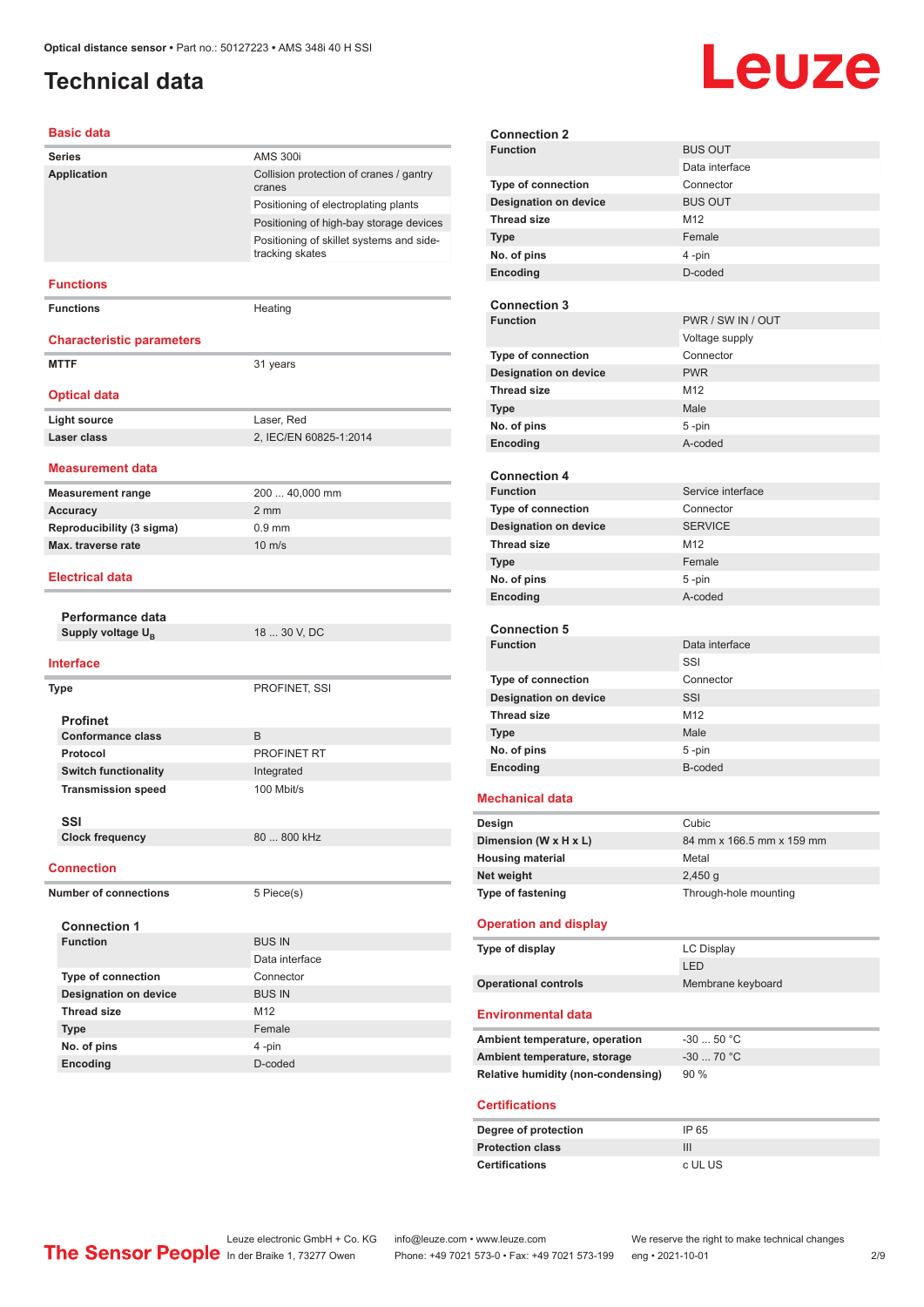## **Technical data**

| <b>Customs tariff number</b> | 90318020 |
|------------------------------|----------|
| eCl@ss 5.1.4                 | 27270801 |
| eCl@ss 8.0                   | 27270801 |
| eCl@ss 9.0                   | 27270801 |
| eCl@ss 10.0                  | 27270801 |
| eCl@ss 11.0                  | 27270801 |
| <b>ETIM 5.0</b>              | EC001825 |
| <b>ETIM 6.0</b>              | EC001825 |
| <b>ETIM 7.0</b>              | EC001825 |



# Leuze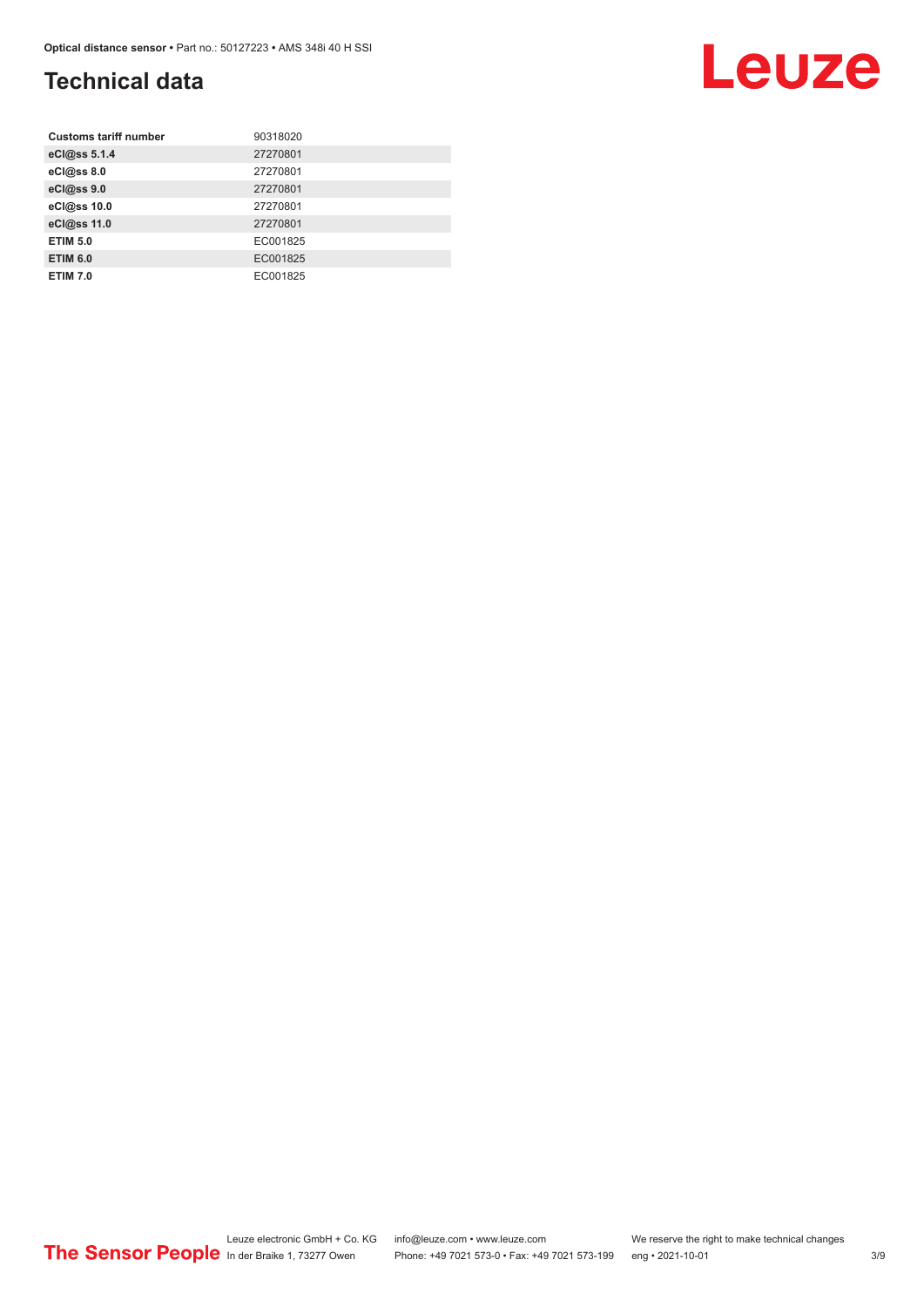### <span id="page-3-0"></span>**Dimensioned drawings**

All dimensions in millimeters



#### A M5 screw for alignment

C Optical axis

D Zero point of the distance to be measured

B Knurled nut with WAF 4 hexagon socket and M 5 nut for securing

# **Leuze**

Leuze electronic GmbH + Co. KG info@leuze.com • www.leuze.com We reserve the right to make technical changes<br>
The Sensor People in der Braike 1, 73277 Owen Phone: +49 7021 573-0 • Fax: +49 7021 573-199 eng • 2021-10-01

Phone: +49 7021 573-0 • Fax: +49 7021 573-199 eng • 2021-10-01 4/9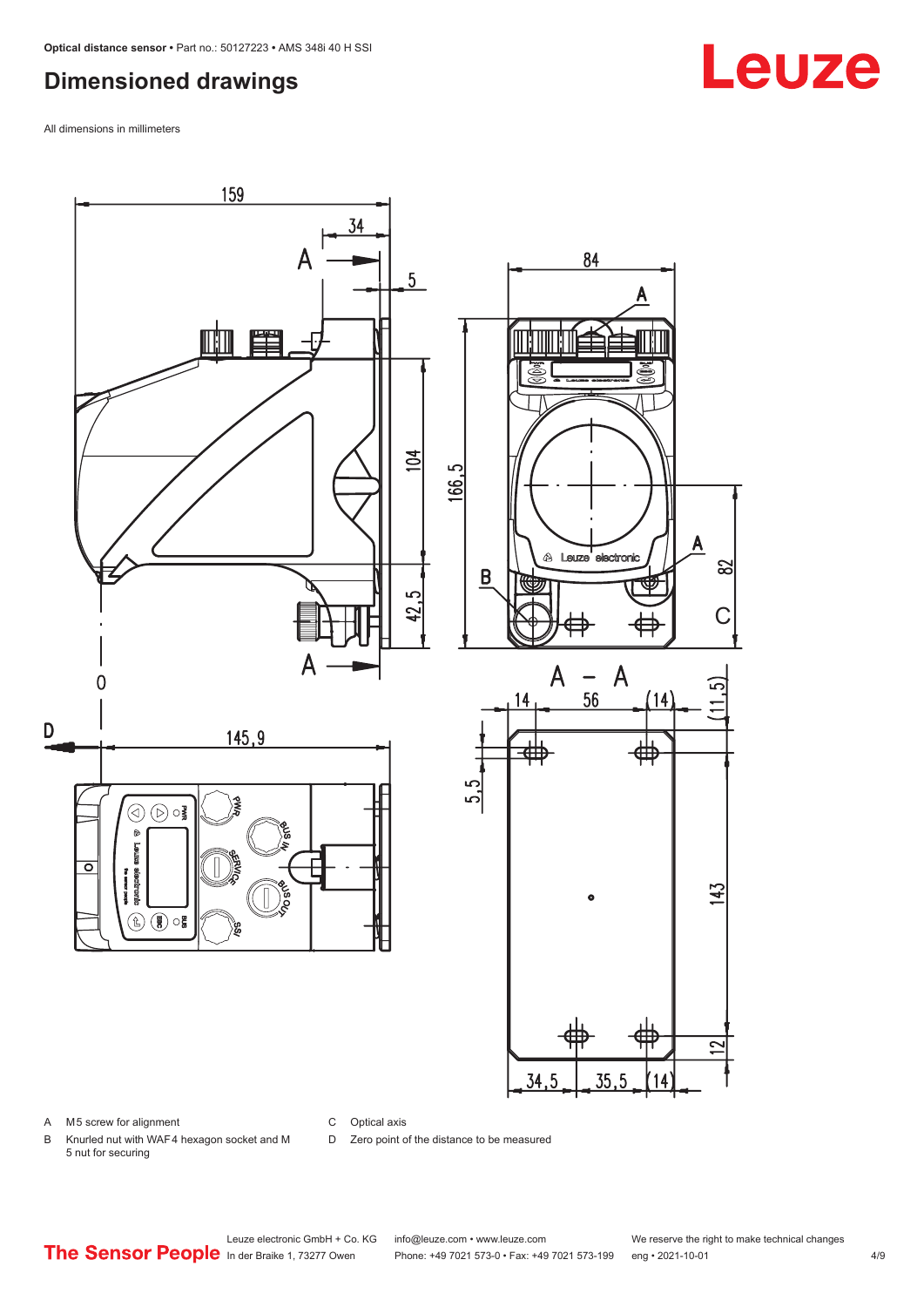# <span id="page-4-0"></span>**Electrical connection**

| <b>Connection 1</b> | <b>BUS IN</b>  |
|---------------------|----------------|
| <b>Function</b>     | <b>BUS IN</b>  |
|                     | Data interface |
| Type of connection  | Connector      |
| <b>Thread size</b>  | M12            |
| <b>Type</b>         | Female         |
| <b>Material</b>     | Metal          |
| No. of pins         | 4-pin          |
| Encoding            | D-coded        |

#### **Pin Pin assignment** 1 TD+<br>2 RD+ **2** RD+ **3** TD-**4** RD-

**Connection 2 BUS OUT** 



**Leuze** 

| <b>Function</b>    | <b>BUS OUT</b> |
|--------------------|----------------|
|                    | Data interface |
| Type of connection | Connector      |
| <b>Thread size</b> | M12            |
| <b>Type</b>        | Female         |
| <b>Material</b>    | Metal          |
| No. of pins        | 4-pin          |
| Encoding           | D-coded        |

| Pin | <b>Pin assignment</b> |
|-----|-----------------------|
|     | TD+                   |

|                      | TD+   |
|----------------------|-------|
| ,                    | $RD+$ |
| $\ddot{\phantom{1}}$ | TD-   |
| $\sqrt{ }$           | RD-   |

| <b>Connection 3</b>       | <b>PWR</b>        |
|---------------------------|-------------------|
| <b>Function</b>           | PWR / SW IN / OUT |
|                           | Voltage supply    |
| <b>Type of connection</b> | Connector         |
| <b>Thread size</b>        | M12               |
| <b>Type</b>               | Male              |
| <b>Material</b>           | Metal             |
| No. of pins               | $5$ -pin          |
| Encoding                  | A-coded           |

| Pin            | <b>Pin assignment</b> |
|----------------|-----------------------|
|                | <b>VIN</b>            |
| $\overline{2}$ | I/O <sub>1</sub>      |
| 3              | <b>GND</b>            |
| 4              | I/O <sub>2</sub>      |
| 5              | <b>FE</b>             |





2 1

4

<sup>FE</sup><br>今

3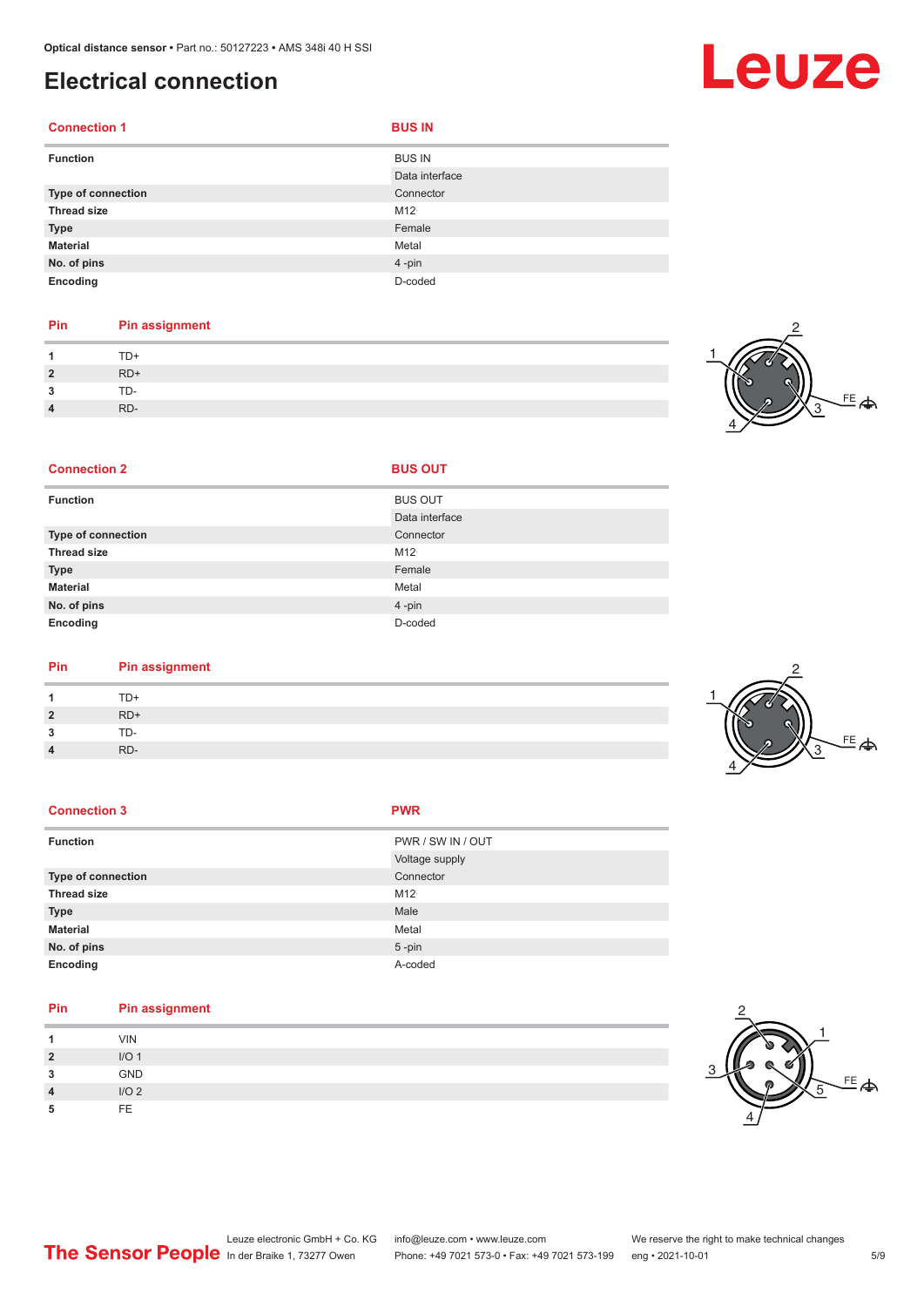#### <span id="page-5-0"></span>**Electrical connection**

#### **Connection 4 SERVICE**

|        |  | × |
|--------|--|---|
| $\sim$ |  |   |

| <b>Function</b>           | Service interface |
|---------------------------|-------------------|
| <b>Type of connection</b> | Connector         |
| <b>Thread size</b>        | M12               |
| <b>Type</b>               | Female            |
| <b>Material</b>           | Metal             |
| No. of pins               | $5 - pin$         |
| Encoding                  | A-coded           |

#### **Pin Pin assignment**

|                | n.c.             |  |
|----------------|------------------|--|
| $\overline{2}$ | <b>RS 232-TX</b> |  |
| 3              | <b>GND</b>       |  |
| 4              | <b>RS 232-RX</b> |  |
|                | n.c.             |  |

## $\stackrel{\text{FE}}{=} \spadesuit$ 3 2 4

#### **Connection 5 SSI**

| <b>Function</b>    | Data interface |
|--------------------|----------------|
|                    | SSI            |
| Type of connection | Connector      |
| <b>Thread size</b> | M12            |
| <b>Type</b>        | Male           |
| <b>Material</b>    | Metal          |
| No. of pins        | $5 - pin$      |
| Encoding           | B-coded        |

#### **Pin Pin assignment**

| . |       |   |
|---|-------|---|
|   | DATA+ |   |
| ີ | DATA- |   |
| 3 | CLK+  | m |
|   | CLK-  |   |
| 5 | FE    |   |

# **Operation and display**

| <b>LED</b>         |                | <b>Display</b>           | <b>Meaning</b>                                                              |
|--------------------|----------------|--------------------------|-----------------------------------------------------------------------------|
|                    | <b>PWR</b>     | Off                      | No supply voltage                                                           |
|                    |                | Green, flashing          | Voltage connected / no measurement value output / initialization<br>running |
|                    |                | Green, continuous light  | Device OK, measurement value output                                         |
|                    |                | Red, flashing            | Device OK, warning set                                                      |
|                    |                | Red, continuous light    | No measurement value output                                                 |
|                    |                | Orange, flashing         | PROFINET wave function activated                                            |
|                    |                | Orange, continuous light | Configuration via display                                                   |
| $\overline{2}$     | <b>BUS</b>     | Off                      | No supply voltage                                                           |
|                    |                | Green, flashing          | Device ok, initialization phase                                             |
|                    |                | Green, continuous light  | Device OK                                                                   |
|                    |                | Red, flashing            | Communication error                                                         |
|                    |                | Red, continuous light    | Bus error                                                                   |
|                    |                | Orange, flashing         | PROFINET wave function activated                                            |
| 3                  | <b>BUS IN</b>  | Green, continuous light  | Link OK                                                                     |
|                    |                | Orange, flashing         | Data exchange active                                                        |
| $\overline{\bf 4}$ | <b>BUS OUT</b> | Green, continuous light  | Link OK                                                                     |
|                    |                | Orange, flashing         | Data exchange active                                                        |



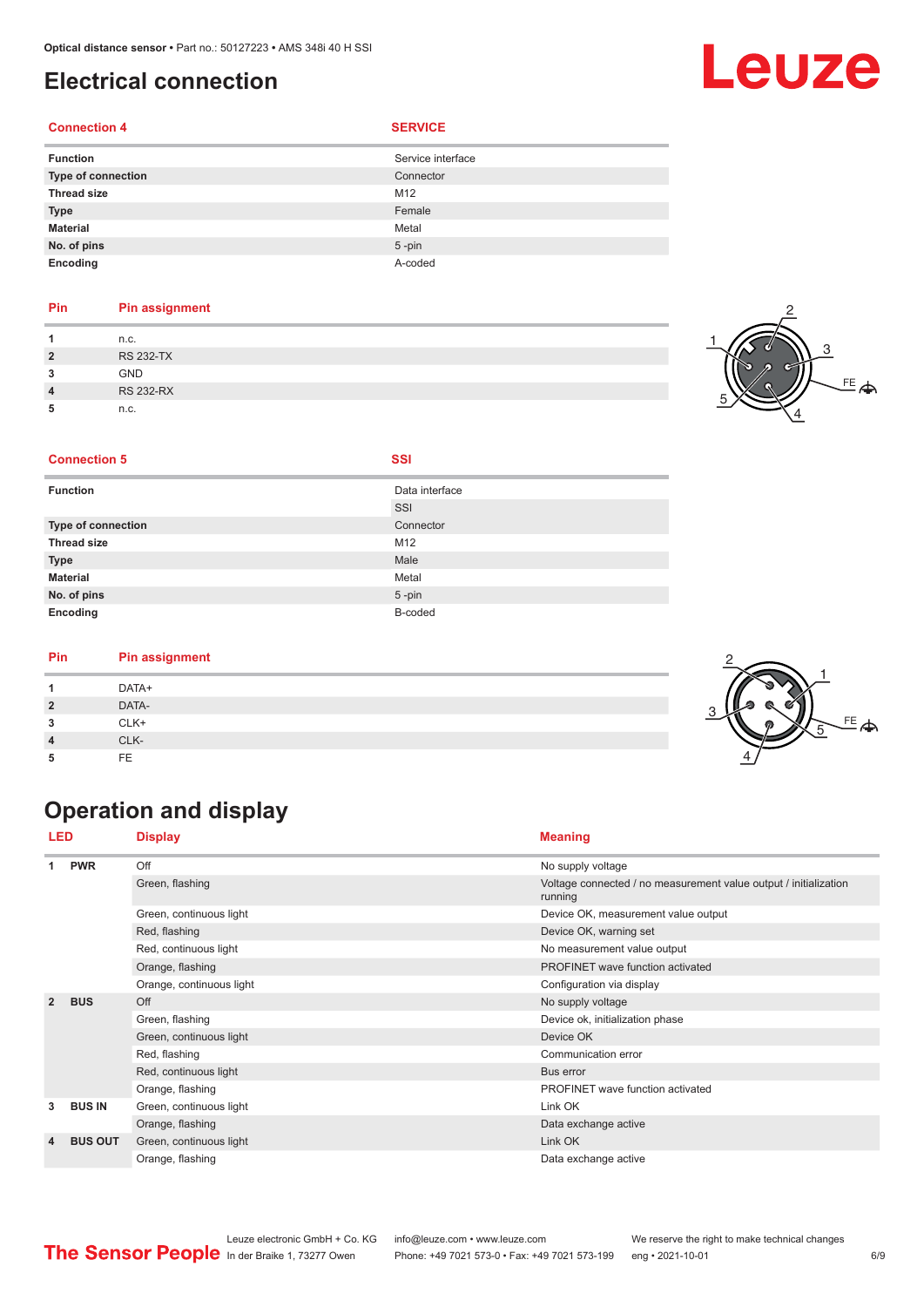### <span id="page-6-0"></span>**Part number code**

Part designation: **AMS 3XXi YYY Z AAA**



| <b>AMS</b>  | <b>Operating principle</b><br>AMS: absolute measurement system                                                                                                                                                                                        |
|-------------|-------------------------------------------------------------------------------------------------------------------------------------------------------------------------------------------------------------------------------------------------------|
| 3XXi        | Series/interface (integrated fieldbus technology)<br>300i: RS 422/RS 232<br>301i: RS 485<br>304i: PROFIBUS DP / SSI<br>308i: TCP/IP<br>335i: CANopen<br>338i: EtherCAT<br>348i: PROFINET RT<br>355i: DeviceNet<br>358i: EtherNet/IP<br>384i: Interbus |
| <b>YYY</b>  | <b>Operating range</b><br>40: max. operating range in m<br>120: max. operating range in m<br>200: max. operating range in m<br>300: max. operating range in m                                                                                         |
| z           | <b>Special equipment</b><br>H: With heating                                                                                                                                                                                                           |
| AAA         | Interface<br>SSI: with SSI interface                                                                                                                                                                                                                  |
| <b>Note</b> |                                                                                                                                                                                                                                                       |

# $\%$  A list with all available device types can be found on the Leuze website at www.leuze.com.

#### **Notes**

| y, |
|----|
| Ф  |
| ų, |

#### **Observe intended use!**

This product is not a safety sensor and is not intended as personnel protection.

- The product may only be put into operation by competent persons.
- Only use the product in accordance with its intended use.

| <b>ATTENTION! LASER RADIATION - CLASS 2 LASER PRODUCT</b>                                                                                                                                                                                                           |
|---------------------------------------------------------------------------------------------------------------------------------------------------------------------------------------------------------------------------------------------------------------------|
| Do not stare into beam!<br>The device satisfies the requirements of IEC/EN 60825-1:2014 safety requlations for a product of laser class 2 as well as the U.S. 21 CFR 1040.10<br>requlations with deviations corresponding to Laser Notice No. 56 from May 08, 2019. |
| Never look directly into the laser beam or in the direction of reflected laser beams! If you look into the beam path over a longer time period, there is a risk<br>of injury to the retina.                                                                         |
| $\&$ Do not point the laser beam of the device at persons!                                                                                                                                                                                                          |
| $\%$ Interrupt the laser beam using a non-transparent, non-reflective object if the laser beam is accidentally directed towards a person.                                                                                                                           |
| $\%$ When mounting and aligning the device, avoid reflections of the laser beam off reflective surfaces!                                                                                                                                                            |
| $\&$ CAUTION! Use of controls or adjustments or performance of procedures other than specified herein may result in hazardous light exposure.                                                                                                                       |
| $\%$ Observe the applicable statutory and local laser protection regulations.                                                                                                                                                                                       |
| $\%$ The device must not be tampered with and must not be changed in any way.<br>There are no user-serviceable parts inside the device.<br>Repairs must only be performed by Leuze electronic GmbH + Co. KG.                                                        |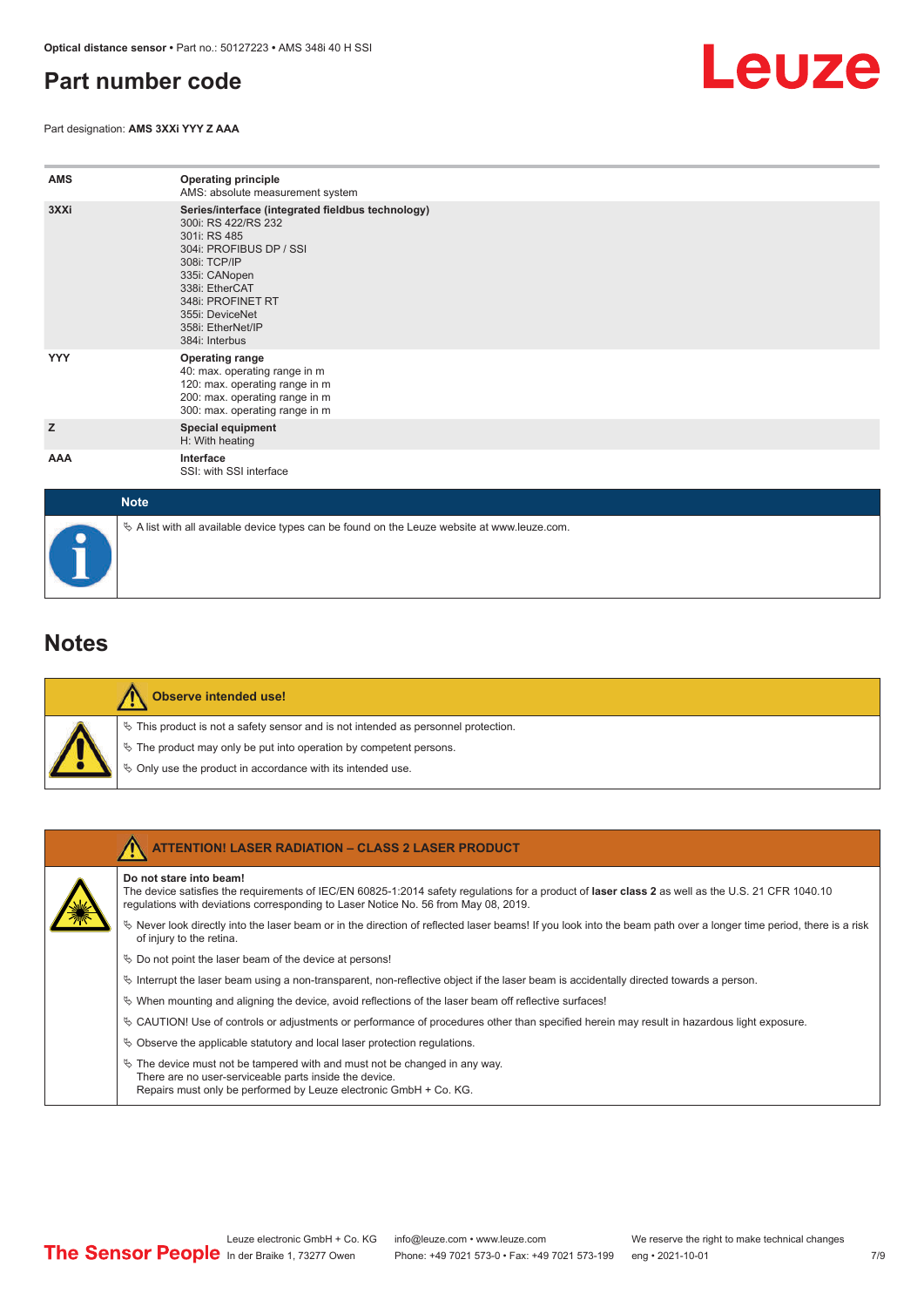#### <span id="page-7-0"></span>**Notes**





#### **Affix laser information and warning signs!**

Laser information and warning signs are affixed to the device. In addition, self-adhesive laser information and warning signs (stick-on labels) are supplied in several languages.

ª Affix the laser information sheet to the device in the language appropriate for the place of use. When using the device in the US, use the stick-on label with the "Complies with 21 CFR 1040.10" note.

ª Affix the laser information and warning signs near the device if no signs are attached to the device (e.g. because the device is too small) or if the attached laser information and warning signs are concealed due to the installation position.

ª Affix the laser information and warning signs so that they are legible without exposing the reader to the laser radiation of the device or other optical radiation.

#### **Further information**

- For UL applications, use is only permitted in Class 2 circuits in accordance with the NEC (National Electric Code).
- Use as safety-related component within the safety function is possible, if the component combination is designed correspondingly by the machine manufacturer.

#### **Accessories**

## Connection technology - Connection cables

|   | Part no. | <b>Designation</b>      | <b>Article</b>   | <b>Description</b>                                                                                                                                                                                     |
|---|----------|-------------------------|------------------|--------------------------------------------------------------------------------------------------------------------------------------------------------------------------------------------------------|
| W | 50104171 | KB SSI/IBS-5000-BA      | Connection cable | Suitable for interface: SSI, Interbus-S<br>Connection 1: Connector, M12, Axial, Female, B-coded, 5-pin<br>Connection 2: Open end<br>Shielded: Yes<br>Cable length: 5,000 mm<br>Sheathing material: PUR |
|   | 50132079 | KD U-M12-5A-V1-<br>050  | Connection cable | Connection 1: Connector, M12, Axial, Female, A-coded, 5-pin<br>Connection 2: Open end<br>Shielded: No<br>Cable length: 5,000 mm<br>Sheathing material: PVC                                             |
|   | 50135074 | KS ET-M12-4A-P7-<br>050 | Connection cable | Suitable for interface: Ethernet<br>Connection 1: Connector, M12, Axial, Male, D-coded, 4-pin<br>Connection 2: Open end<br>Shielded: Yes<br>Cable length: 5,000 mm<br>Sheathing material: PUR          |

#### Reflective tapes for distance sensors

| Part no. | <b>Designation</b>         | <b>Article</b> | <b>Description</b>                                                                                                                                                                                           |
|----------|----------------------------|----------------|--------------------------------------------------------------------------------------------------------------------------------------------------------------------------------------------------------------|
| 50115020 | Reflexfolie<br>200x200mm-H | Reflector      | Special version: Heating<br>Supply voltage: 230 V, AC<br>Design: Rectangular<br>Reflective surface: 200 mm x 200 mm<br>Base material: Aluminum composite<br>Fastening: Mounting plate, Through-hole mounting |